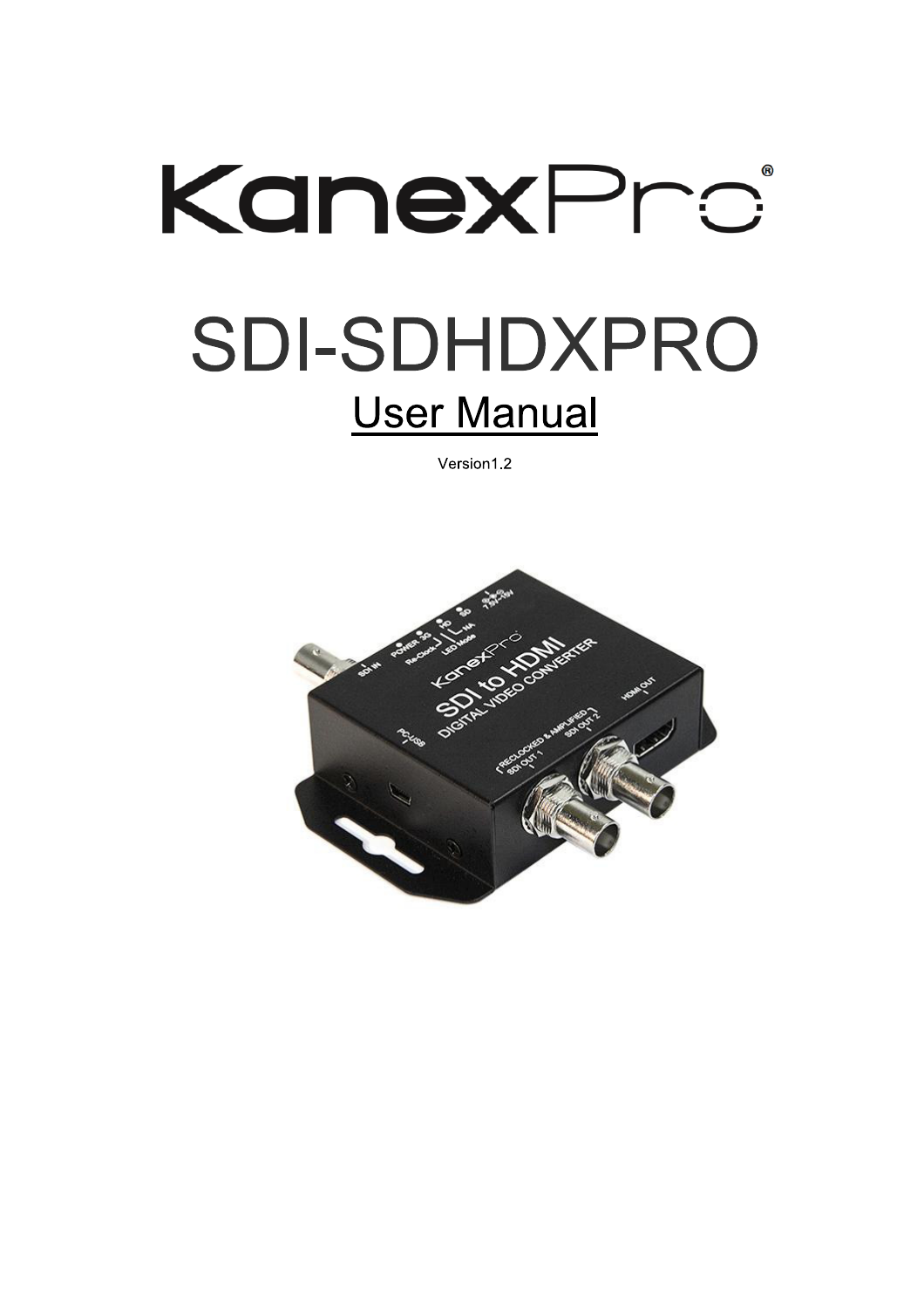### **INDEX**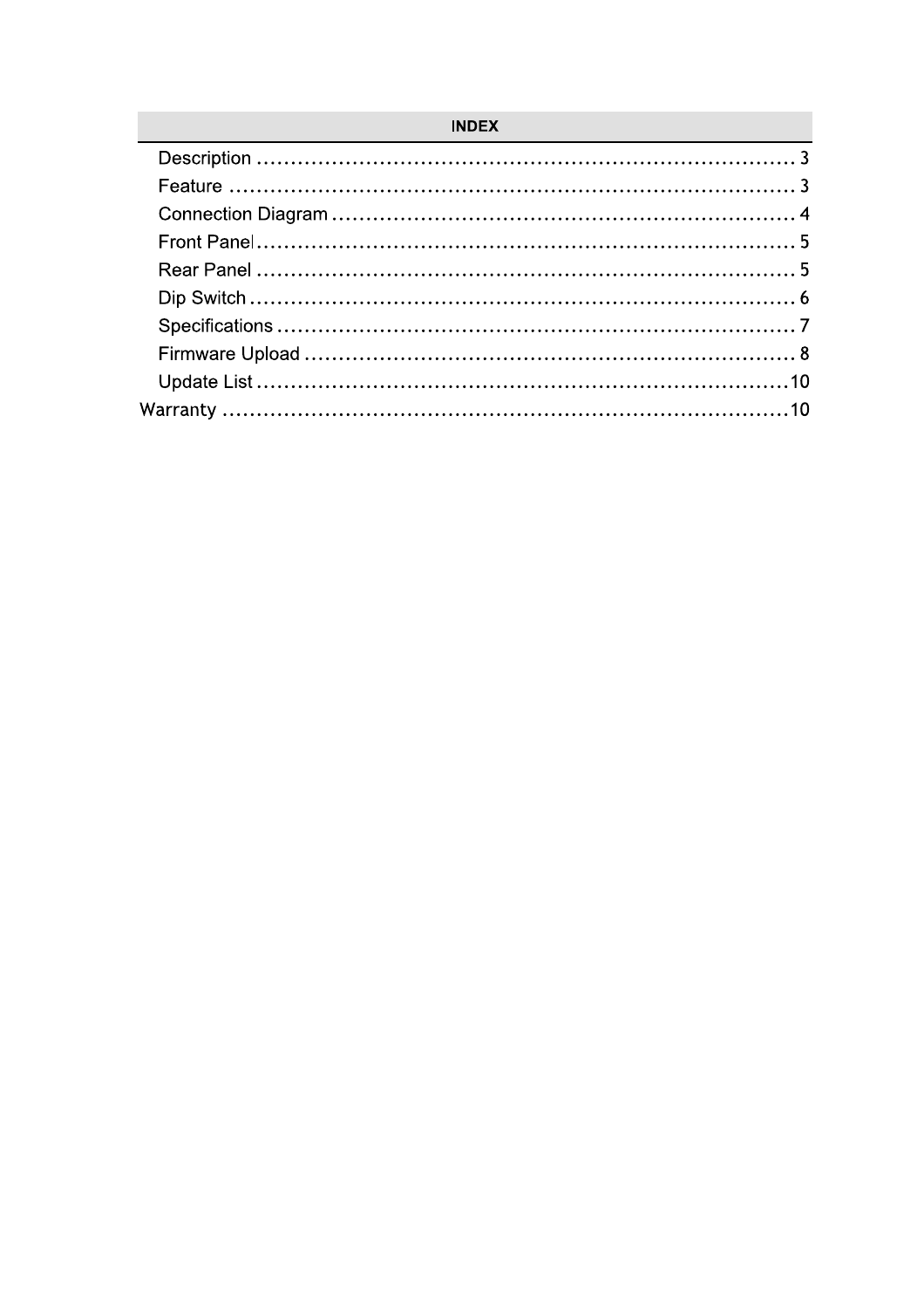# **Description**

The KanexPro next generation of SDI to HDMI converters are designed for connecting your professional SDI video equipment to any HDMI display or consumer based TV's. It accepts SD, HD or 3G-SDI signals and converts it to HDMI maintaining signal integrity of the original image and resolution. The converter also has two SDI loop output for sending re-clocked SDI signals and connecting to down-stream equipment.

# **Feature**

- Get the highest quality 3G-SDI conversion to HDMI
- Supports 2-channel audio @20 bit, 192 KHz audio  $\bullet$
- Supports multiple video resolutions: SDI 525i, 625i  $\bullet$
- HD: 720p 24, 25,30,50 & 60 Hz.
- HD: 1080i 50 & 60 Hz.
- HD: 1080p 24, 25,30, 50 & 60 Hz.
- Data rates up to 2.97 Gbps  $\bullet$
- Supports conversion to SMPTE 425M Level A 1080p 50/59.94/60 4:2:2 10-bit
- SDI Input Cable Length Support up to 100m
- 3G mode length up to: 130m
- HD mode length up to: 170m
- SD mode length up to: 300m
- One-way SDI output with re-clock function
- Supports cascading of multiple SDI's in application
- Automatically switches between SD, HD and 3 Gb/s SDI standards
- Compact in size, perfect for mobile broadcasting units and users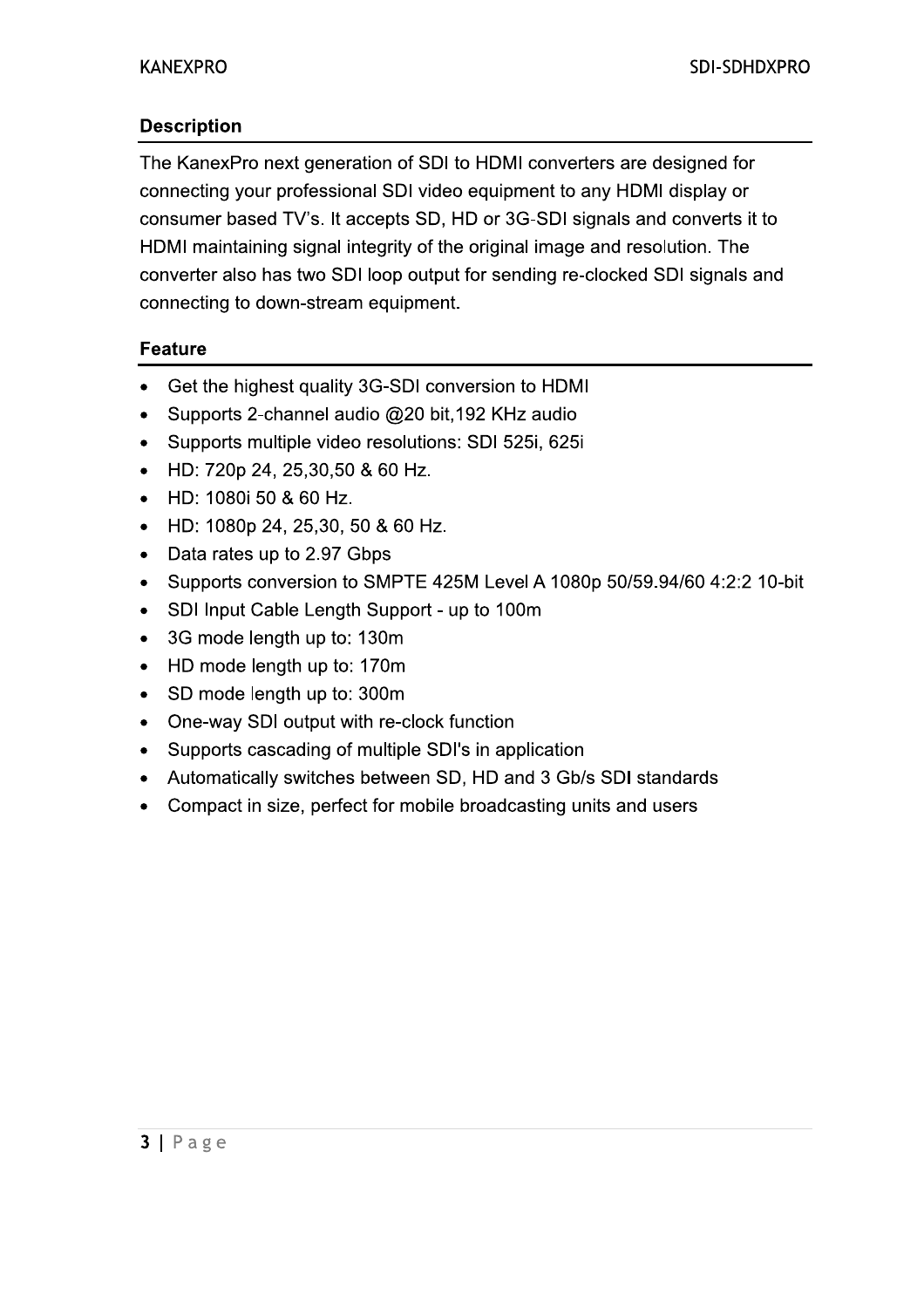# **Application Diagram**

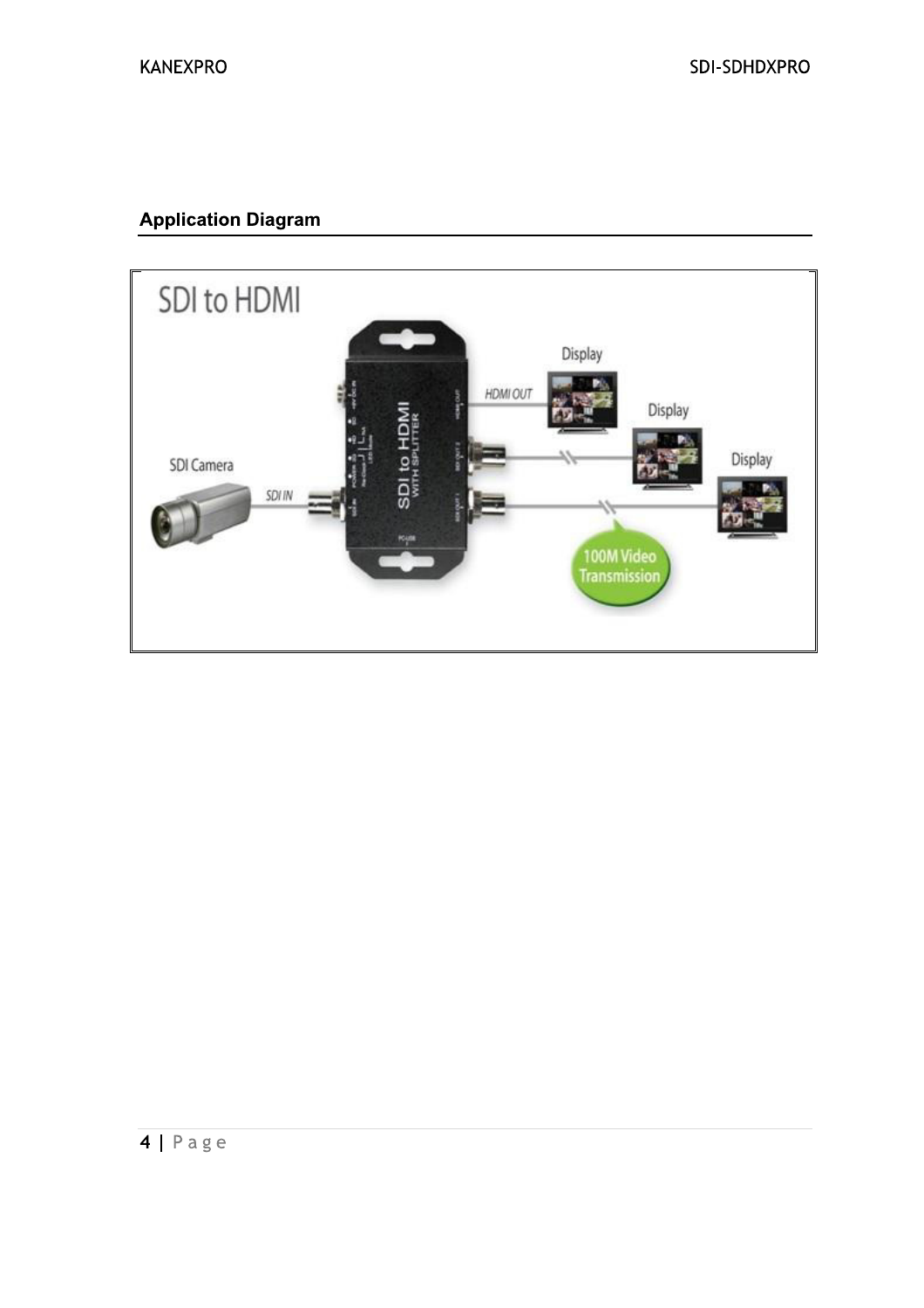# **Front Panel**



| <b>NO</b>     | Component               | Function                                                             |
|---------------|-------------------------|----------------------------------------------------------------------|
|               | <b>SDI Output Port</b>  | From your SDI Display Device plug into<br>these ports (Pass Through) |
| $\mathcal{P}$ | <b>HDMI</b> Output port | From your HDMI Display Device plug into<br>this port.                |

# **Rear Panel**

| <b>NO</b>      | Component             | Function                                                      |
|----------------|-----------------------|---------------------------------------------------------------|
|                | Power Jack            | The Power adapter plug into here.                             |
| $\overline{2}$ | Power/Locked LED      | The LEDs is indicating Signal indicate                        |
| 3              | <b>Dipswitch</b>      | Pin On $(†)$ :<br>Pin OFF $(1)$ :<br>Enable<br><b>Disable</b> |
|                |                       | 1.Reclocker<br>2.LED Mode<br>3.NA.                            |
| 4              | <b>SDI input Port</b> | From your HDMI Source plug into these<br>ports                |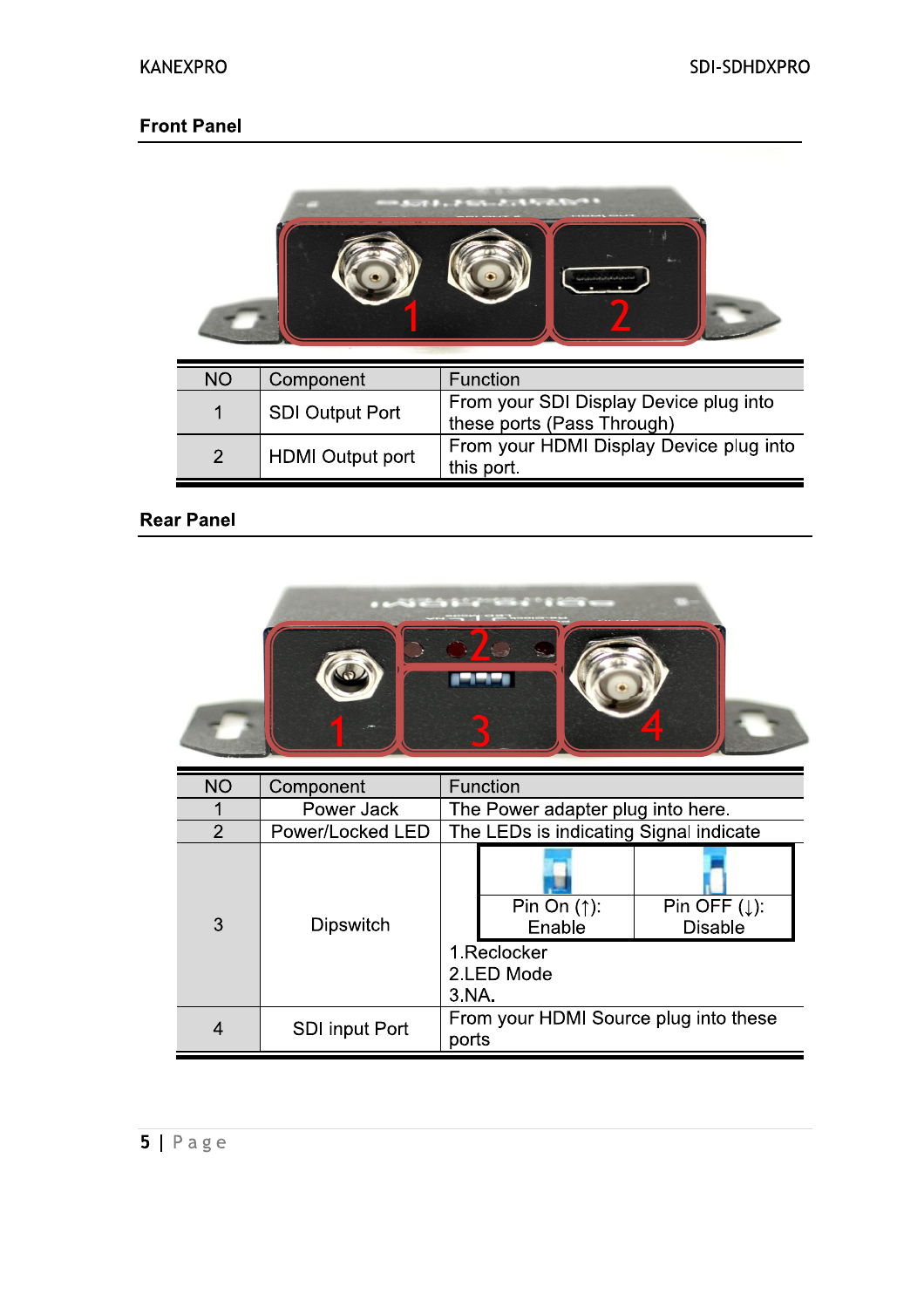### **Dip Switch**

- Re-clock: Receives a signal and retransmits it at a higher level and/or  $\bullet$ higher power, or onto the other side of an obstruction, so that the signal can cover longer distances.
- LED Mode:  $\bullet$

Pin OFF  $(1)$ :

| Resolution           | <b>SD LED</b> | HD LED     | 3G LED     | <b>POWER</b><br><b>LED</b> |
|----------------------|---------------|------------|------------|----------------------------|
| 720 x 480i<br>(NTSC) | $\circ$       | $\circ$    | $\circ$    |                            |
| 720 x 576i<br>(PAL)  | $\circ$       | $\circ$    |            | $\bigcirc$                 |
| 1280 x 720 p50       | $\circ$       | $\circ$    | $\bullet$  | $\bullet$                  |
| 1280 x 720 p60       | $\bigcirc$    |            | $\circ$    | $\circ$                    |
| 1920 x 1080<br>i50   | $\circ$       |            | $\circ$    |                            |
| 1920 x 1080<br>i60   | $\circ$       |            |            | $\circ$                    |
| 1920 x 1080<br>p24   | $\circ$       |            |            |                            |
| 1920 x 1080<br>p25   |               | $\circ$    | $\circ$    | $\bigcirc$                 |
| 1920 x 1080<br>p30   |               | $\bigcirc$ | $\circ$    |                            |
| 1920 x 1080<br>p50   |               | $\circ$    |            | $\circ$                    |
| 1920 x 1080<br>p60   |               | $\bigcirc$ |            |                            |
| 2048 x 1080<br>p24   |               |            | $\circ$    | $\circ$                    |
| 2048 x 1080<br>p25   |               |            | $\bigcirc$ |                            |
|                      |               |            |            |                            |
|                      |               |            |            |                            |
| Un-know              | $\circ$       | $\circ$    | $\circ$    | $\bigcirc$                 |

 $\bullet$  : LED ON

 $\bigcirc$  : LED OFF

Pin On  $(1)$ 

| <b>Resolution</b>              | 3G LED | HD LED | SD LED |
|--------------------------------|--------|--------|--------|
| NTSC / PAL                     |        |        |        |
| 720p / 1080i / 1080 [24p, 30p] |        |        |        |

 $6|Page$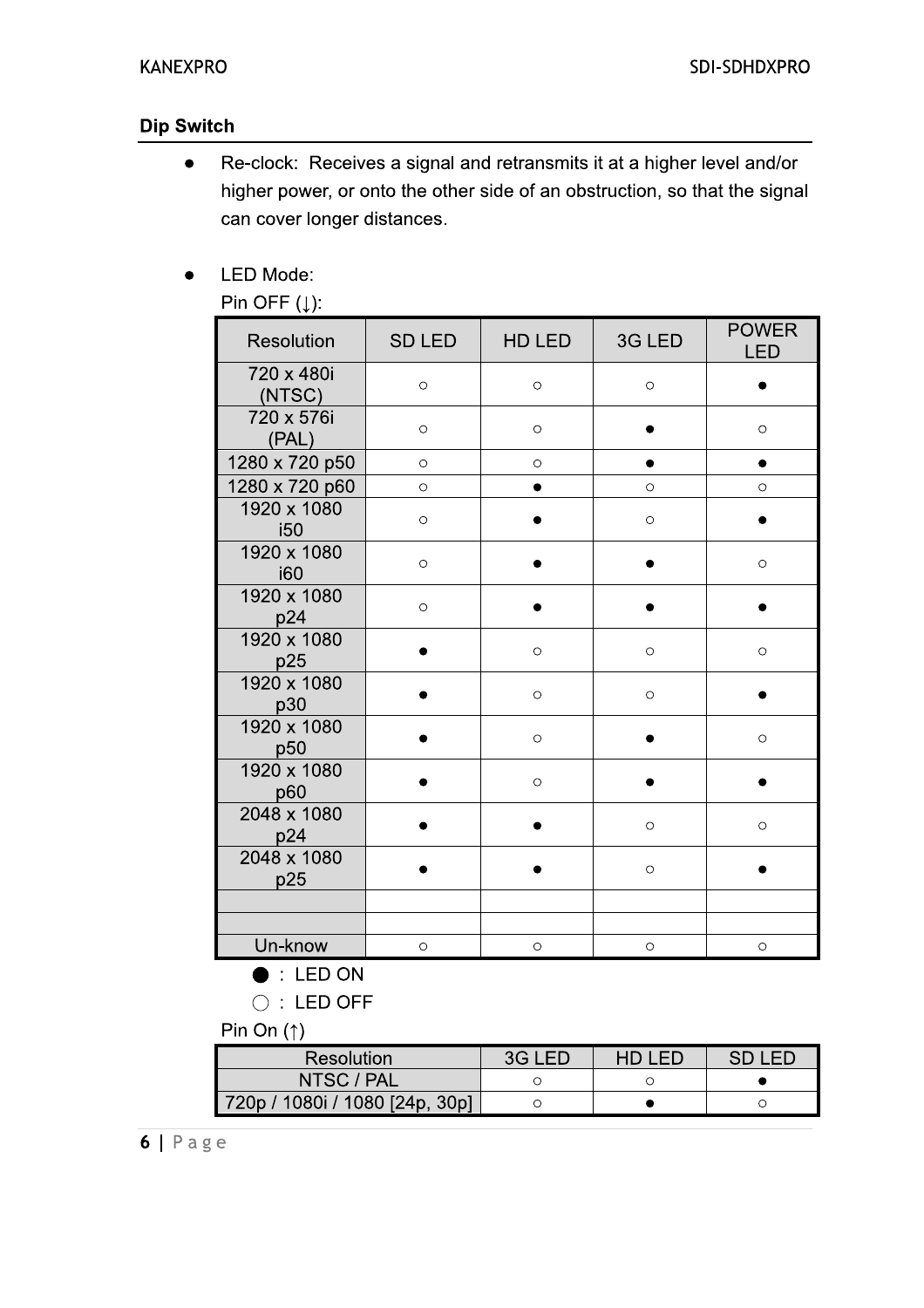| 1080 [50p,60p]       |  |  |
|----------------------|--|--|
| $\bullet$ : LED ON   |  |  |
| $\bigcirc$ : LED OFF |  |  |
| NA ·                 |  |  |

# **Specifications**

 $\bullet$ 

| <b>DESCRIPTION</b>              |                                                                                                                                                                                                                                             |
|---------------------------------|---------------------------------------------------------------------------------------------------------------------------------------------------------------------------------------------------------------------------------------------|
| <b>Support Video Resolution</b> | SD - 720 x 480i / 720 x 576i<br>HD-1280 x 720 50p/60p<br>1920 x 1080 50i/60i<br>1920 x 1080 24p/25p/30p                                                                                                                                     |
|                                 | 3G- 1920 x 1080 50p/60p                                                                                                                                                                                                                     |
| <b>SDI</b> format               | SD-SDI (SMPTE 259M)<br>HD-SDI (SMPTE 292M)<br>3G-SDI (SMPTE 424M / SMPTE 425M)                                                                                                                                                              |
| <b>Audio Support</b>            | 2 Channel of Stereo                                                                                                                                                                                                                         |
| <b>Re-clock Function</b>        | Yes (Dip Switch)                                                                                                                                                                                                                            |
| <b>Coaxial Cable Type</b>       | $RG6/RG59(75\Omega)$                                                                                                                                                                                                                        |
| <b>Cable Equalization</b>       | 3G: 100m of RG6/ 86m of RG59<br>HD: 170m of RG6/ 120m of RG59<br>SD: 400m of RG6/ 280m of RG59<br>*1 RG6: CANARE L-5CFB Cable / RG59: Belden 9275 Cable<br>*2 Cable Length Performance: Depending on SDI Signal and<br><b>Cable Quality</b> |
| <b>Firmware Updates</b>         | Via USB                                                                                                                                                                                                                                     |
| Input                           | 1 x BNC [SDI]                                                                                                                                                                                                                               |
| Output                          | $1 \times$ HDMI<br>2 x BNC [SDI]                                                                                                                                                                                                            |
| <b>BNC Connector</b>            | 3G 75 $\Omega$ inter-locked socket                                                                                                                                                                                                          |
| <b>HDMI Connector</b>           | TYPE A [19-pin female]                                                                                                                                                                                                                      |
| <b>DIP Switch</b>               | 3-pin [Re-clock / LED mode / NA]                                                                                                                                                                                                            |
| Housing                         | <b>SECC</b>                                                                                                                                                                                                                                 |
| <b>Dimension</b>                | L:104mm x W:63.3mm xH:26mm                                                                                                                                                                                                                  |
| <b>Power Source</b>             | Power Adapter: AC 100 ~ 240 V/DC (+6 ~ 15 V)                                                                                                                                                                                                |
| <b>Operation Temperature</b>    | 0~50°C [32~114°F]                                                                                                                                                                                                                           |
| <b>Storage Temperature</b>      | $-20$ ~+60°C                                                                                                                                                                                                                                |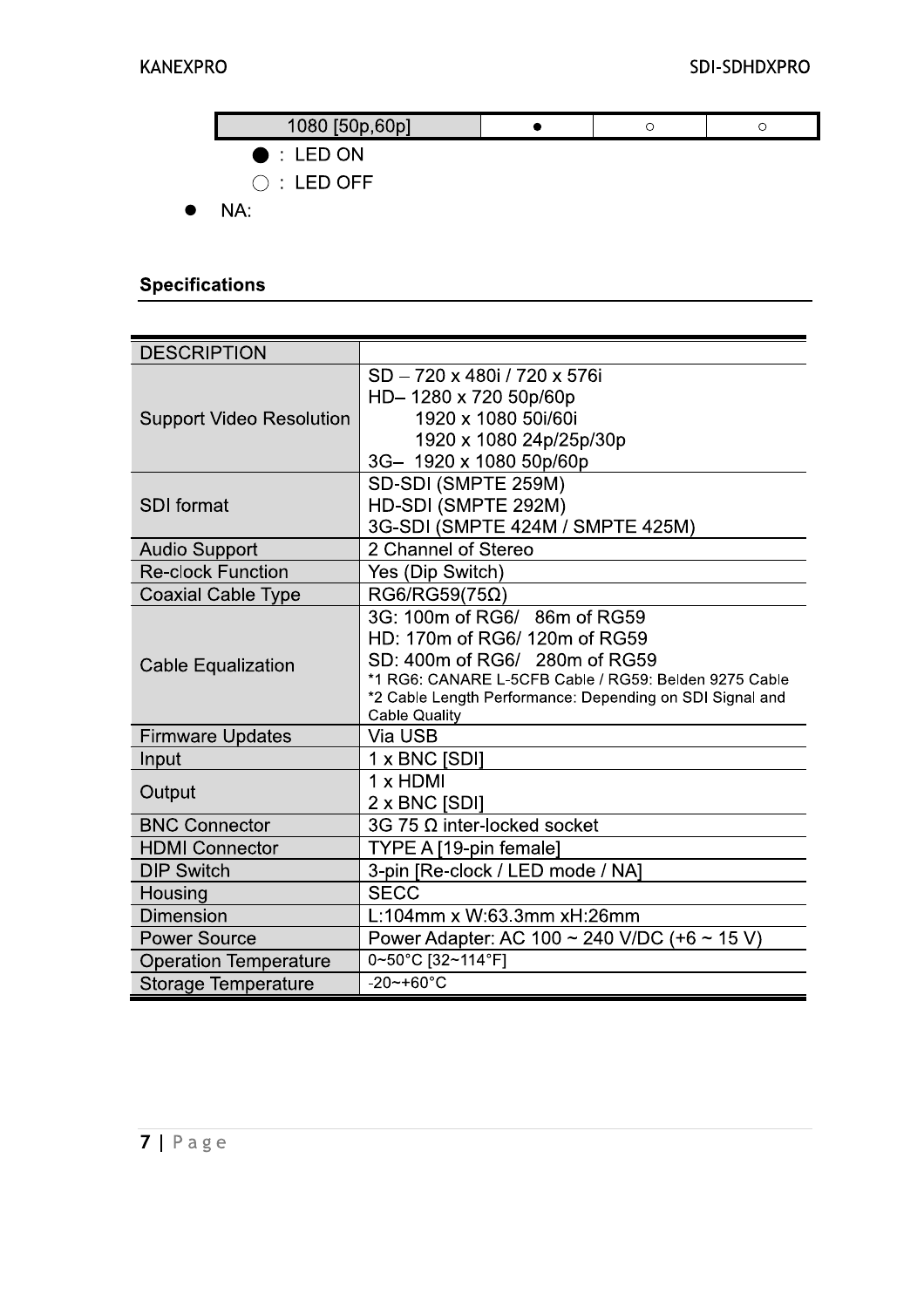Eirmware Upload<br>
■ Firmware is upgradable in the field using the integrated USB port<br>
How to Firmware upgrade:<br>
Step 1.<br>
Open Upload Firmware Program tools.exe and connect box to<br>
USB Cable. Eirmware Upload<br>
Tirmware is upgradable in the<br>
How to Firmware upgrade:<br>
Step 1.<br>
Open Upload Firmware PluSB Cable.

| Fırmware Upload              |                                                                                                                                                                                                                                    |
|------------------------------|------------------------------------------------------------------------------------------------------------------------------------------------------------------------------------------------------------------------------------|
| $\bullet$                    | Firmware is upgradable in the field using the integrated USB port                                                                                                                                                                  |
| How to Firmware upgrade:     |                                                                                                                                                                                                                                    |
| Step 1.<br><b>USB Cable.</b> | Open Upload Firmware Program tools.exe and connect box to PC by<br><b>Jpload Firmware Program tools</b>                                                                                                                            |
|                              | Connection check<br><b>Disconnected</b><br>Connect<br>Load file<br>C:\Documents and Settings\Navan\点面\Converter Box\TestProgram\Upload Fir<br>Open File<br>File name:<br>Checksum:<br>File size:<br>Save<br><b>Status</b><br>Start |

|         | <b>Status</b>                                 |                                                                                                                               |           | Start |                   |  |
|---------|-----------------------------------------------|-------------------------------------------------------------------------------------------------------------------------------|-----------|-------|-------------------|--|
| Step 2. |                                               | Plug and un-plug "DC adapter" to power on/off the converter box (the<br>connection check status will be changed to "Connect") |           |       |                   |  |
|         | <i><b>J</b></i> Upload Firmware Program tools |                                                                                                                               |           |       |                   |  |
|         | Connection check<br>Connect<br>Load file      | <b>Disconnected</b>                                                                                                           |           |       |                   |  |
|         | File name:<br>File size:                      | C:\Documents and Settings\Navan\桌面\Converter Box\TestProgram\Upload Fir                                                       | Checksum: |       | Open File<br>Save |  |
|         | <b>Status</b>                                 |                                                                                                                               |           | Start |                   |  |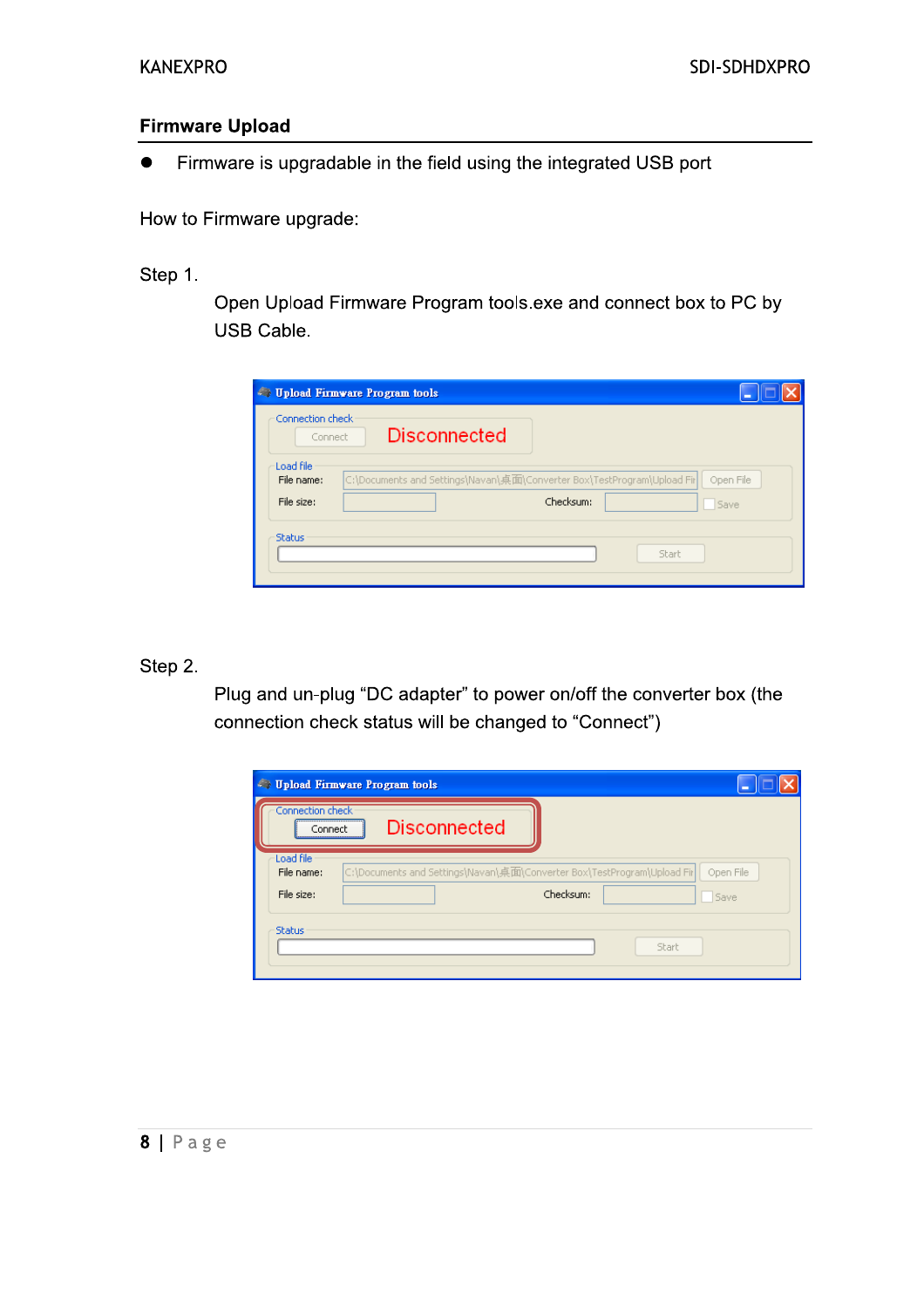Step 3.

Plug and un-plug "DC adapter" again (the connection check status will be changed to "Connected") and Please click the Open File button to select the firmware bin file.

|                                       | <b>Upload Firmware Program tools</b> |                                                                                                                      |
|---------------------------------------|--------------------------------------|----------------------------------------------------------------------------------------------------------------------|
| <b>Connection check</b><br>Disconnect |                                      | Connected                                                                                                            |
| File name:<br>File size:              | 14292 Bytes                          | C:\Documents and Settings\Navan\桌面\Converter Box\Bin\SDI2HD\1.7(2011.1)<br>Open File<br>Checksum:<br>0x6BB8<br> Save |
| <b>Status</b>                         |                                      | Start                                                                                                                |

### Step 4.

Please click "Start' Button to proceed with new firmware programming. The PASS message will appear when the procedures finished.

|                                       | <b>Journal Firmware Program tools</b> |                                                                                                                           |
|---------------------------------------|---------------------------------------|---------------------------------------------------------------------------------------------------------------------------|
| Connection check<br>Connect           |                                       | <b>Disconnected</b>                                                                                                       |
| Load file<br>File name:<br>File size: | 62520 Bytes                           | C:\Documents and Settings\Navan\桌面\Converter Box\Bin\SDI2HD-S\BUTTON\<br>Open File<br>Checksum:<br>0x1AD2<br><b>□Save</b> |
| <b>Status</b>                         |                                       | ,,,,,,,,,,,,,,,,,,,,,,,,,,,,,,,,,,,<br><b>PASS</b><br>Sharh                                                               |

### Step 5.

Close Upload Firmware Program tools

| Connection check<br><br>Connect | <b>Disconnected</b>                                                                   |
|---------------------------------|---------------------------------------------------------------------------------------|
| Load file<br>File name:         | C:\Documents and Settings\Navan\桌面\Converter Box\TestProgram\Upload Fir <br>Open File |
| File size:                      | Checksum:<br>Save                                                                     |

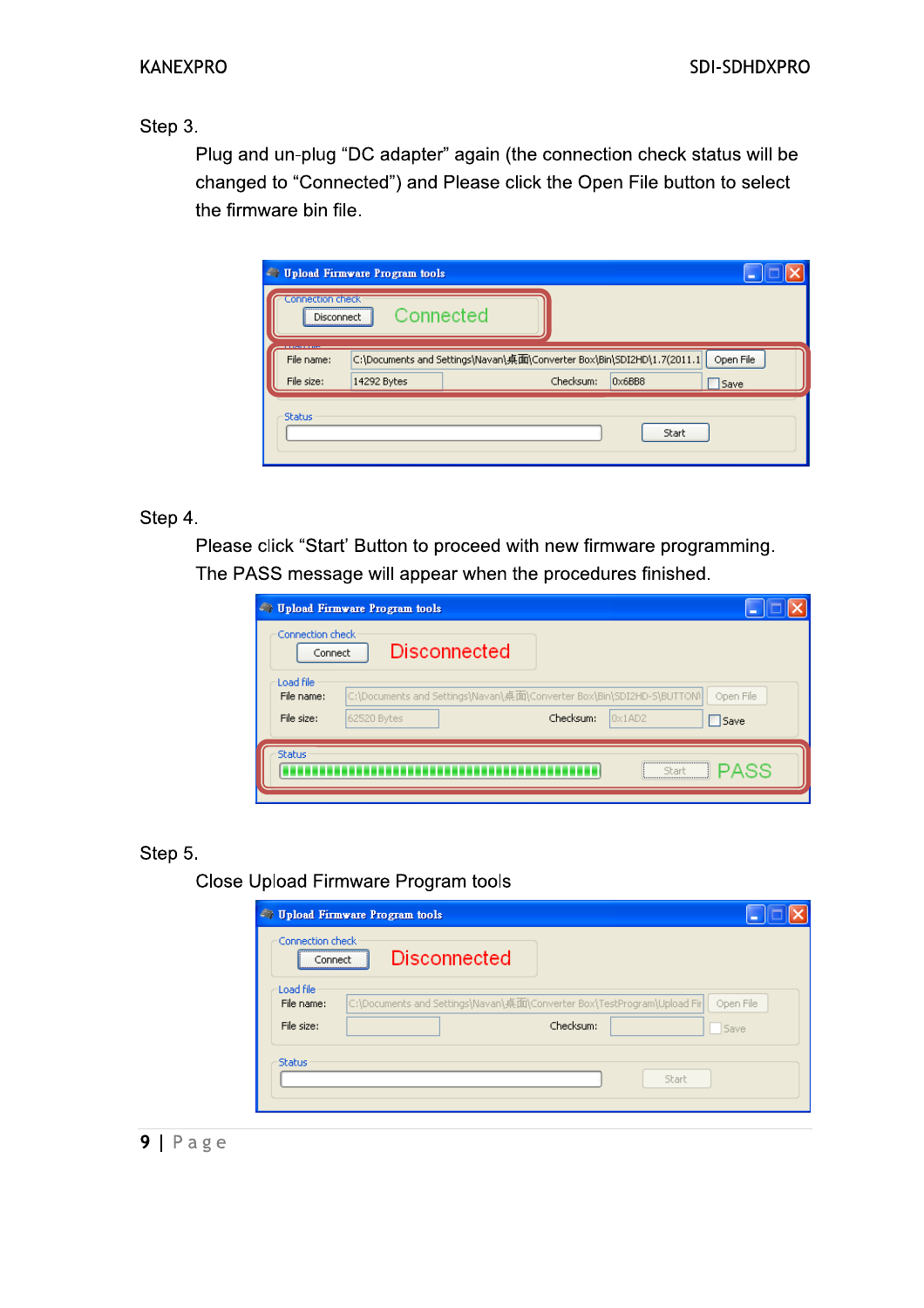### **Update List**

| <b>Data</b> | <b>Version</b> | <b>Command</b>               |
|-------------|----------------|------------------------------|
| 2013.03.14  | V1.1           | 1. Modify Cable Equalization |
| 2015.03.20  | V1.2           | 1. Change Box Pic            |
|             |                |                              |
|             |                |                              |
|             |                |                              |

# Warranty

# A. LIMITED WARRANTY

KanexPro ™ warrants that (a) its products (the "Product") will perform greatly in agreement with the accompanying written materials for a period of 36 months (3 full years) from the date of receipt and (b) that the product will be free from defects in materials and workmanship under normal use and service for a period of 3 years.

# **B. CUSTOMER REMEDIES**

KanexPro's entire liability and Customer's exclusive remedy shall be, at KanexPro option, either return of the price paid for the product, or repair or replacement of the Product that does not meet this Limited Warranty and which is returned to KanexPro with a copy of customers' receipt. This Limited Warranty is void if failure of the Product has resulted from accident, abuse, or misapplication. Any replacement Product will be warranted for the remainder of the original warranty period of 3 years, whichever is longer.

### **C. NO OTHER WARRANTIES**

To the maximum extent permitted by applicable law, KanexPro disclaims all other warranties, either express or implied, including, but not limited to implied warranties of merchantability and fitness for a particular purpose, with regard to the product and any related written materials. This limited warranty gives customers specific legal rights. Customers may have other rights depending on the jurisdiction.